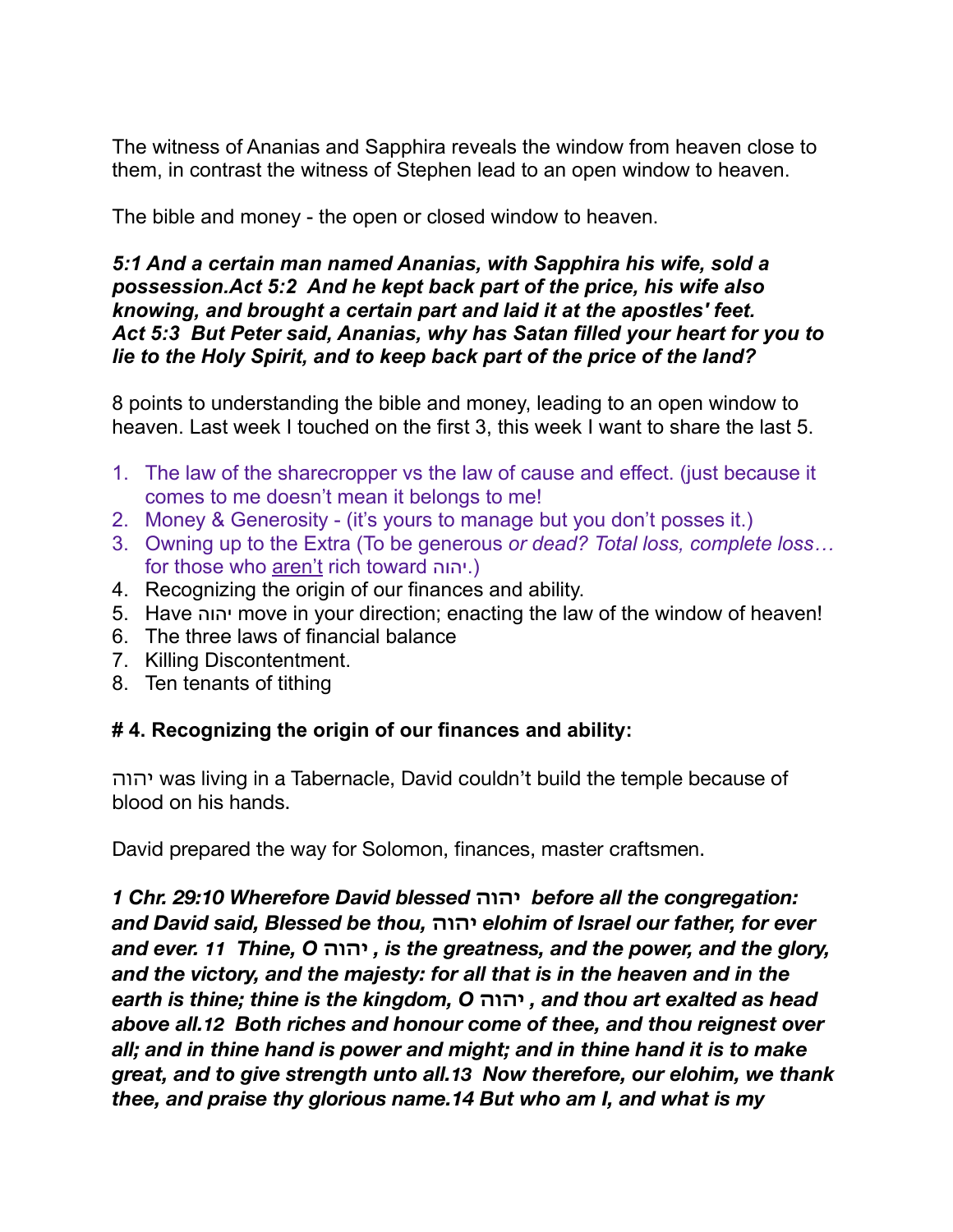### *people, that we should be able to offer so willingly after this sort? for all things come of thee, and of thine own have we given thee.*  Objective: honor יהוה

## **#5. Have יהוה move in your direction; enact the law of the window of heaven**

Who's on the top of your list?

*Matt 6:24 No man can serve two masters: for either he will hate the one, and love the other; or else he will hold to the one, and despise the other. Ye cannot serve God and mammon… But seek ye first the kingdom of* **יהוה** *, and his righteousness; and all these things shall be added unto you.* 

An open window to heaven = the rule of 3: *1.Give; 2.Save; 3.Live (live on the rest).* 

A closed window to heaven  $=$  the rule of 5: What the majority do with their money:

- 1. Spend (me; my kingdom)
- 2. Pay off debt (me)
- 3. Pay taxes (me and *'the man'*)
- 4. Save (me)
- 5. Give (others)

*Mal 3:7 Even from the days of your fathers ye are gone away from mine ordinances, and have not kept them. Return unto me, and I will return unto you, saith יהוה Tzaba/of hosts.But ye said, Wherein shall we return. 8 Will a man rob Elohim? Yet ye have robbed me. But ye say, Wherein have we robbed thee? In tithes and offerings.9 Ye are cursed with a curse: for ye have robbed me, even this whole nation.10 Bring ye all the tithes into the storehouse , that there may be meat in mine house, and prove me now herewith, saith יהוה Tzaba/of hosts, if I will not open you the windows of heaven, and pour you out a blessing, that there shall not be room enough to receive it.* 

*Mal 3:11 And I will rebuke the devourer for your sakes, and he shall not destroy the fruits of your ground; neither shall your vine cast her fruit before the time in the field, saith יהוה Tzaba/of hosts.*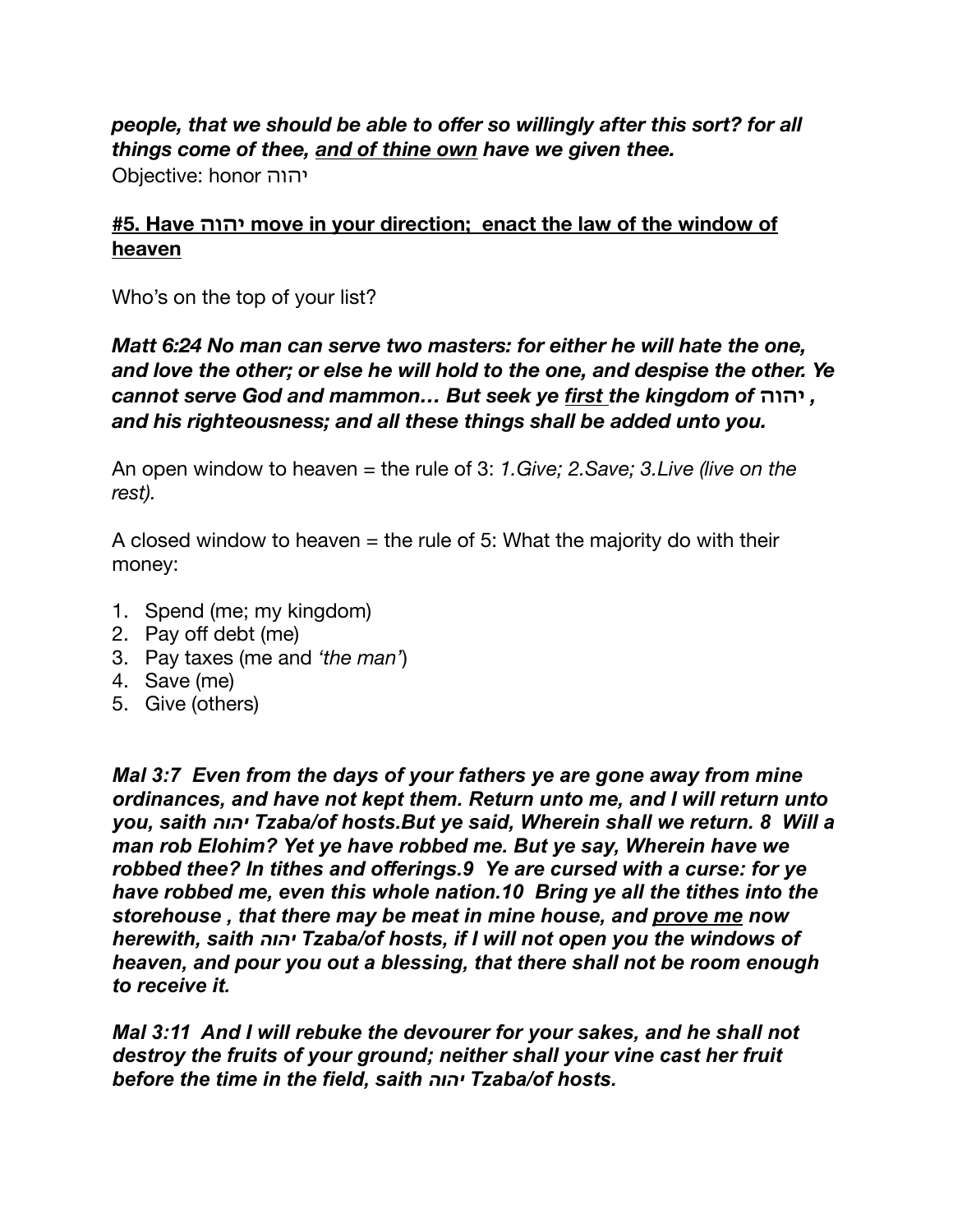## **#6. Three laws of financial balance**

The margin to lend and not to be in debt is יהוהs desire for us, the blessing: *lend* don't borrow.

**1.** *Deut 28:12 יהוה shall open unto thee his good treasure, the heaven to give the rain unto thy land in his season, and to bless all the work of thine hand: and thou shalt lend unto many nations, and thou shalt not borrow And יהוה shall make thee the head, and not the tail; and thou shalt be above only, and thou shalt not be beneath;* An open heaven to YHWH's good treasure is contingent upon not being in debt. **1.point of reference (where are we/ where is our money going)** 

**2.** *Prov 25:28 He that hath no rule over his own life/spirit is like a city that is broken down, and without walls.* Being broken down/broke is due to a lack of self control. **2. constant corrections (debt-spending-giving )** 

**3.** *Exo 20:17 Thou shalt not covet hy neighbour's house, thou shalt not covet thy neighbour's wife, nor his manservant, nor his maidservant, nor his ox, nor his ass, nor any thing that is thy neighbour's.* **3. a clear objective** (what are we trying to accomplish ? To honor יהוה(

Covetousness breeds debt and debt prevents you from being generous. You *can't* be. Why be a slave; when Yahusha has set you free?

*Gal 4:7 So you are no longer a slave, but a son, and if a son, then an heir through Elohim. 8 Formerly, when you did not know Elohim you were enslaved to those that by nature are not gods. 9 But now that you have come to know Elohim, or rather to be known by Elohim, how can you turn back again to the weak and worthless elementary principles of the world, whose slaves you want to be once more?* 

*Prov 22:7 The rich rules over the poor, and the borrower is the slave of the lender.*  slack-lining-Yosemite

**1.Point of Reference** (*get across the valley/where's our money going*) **2. Constant Corrections** (*balance/get out of debt-change your spending and giving)*

**3. A Clear Objective**(*to live-not fall to the valley floor/honor יהוה*(

## **#7. Content or Discontent; that's the question**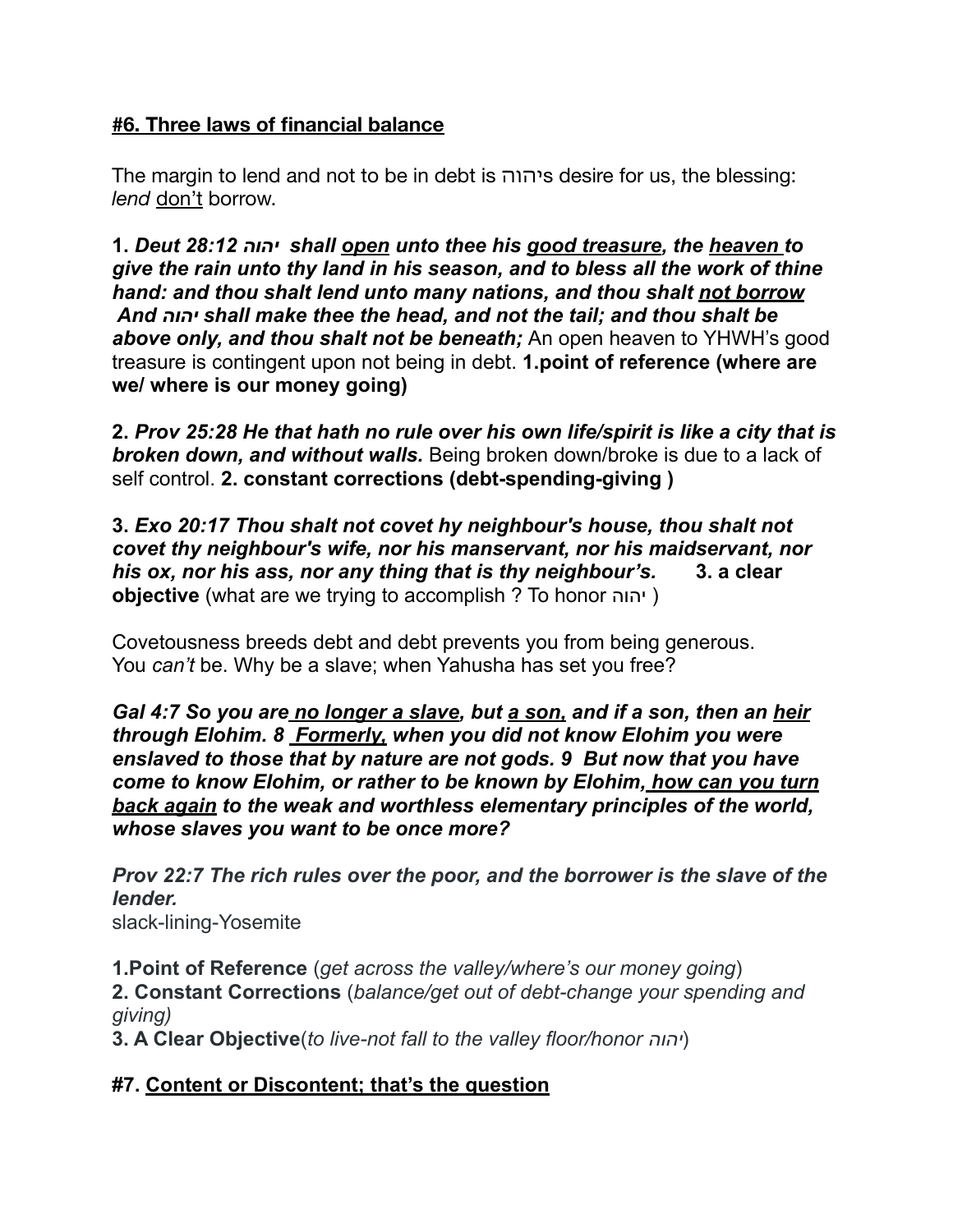Awareness fuels discontentment. Until we were aware of somebody else's stuff we were content (covetousness).

**1 Tim 6:6 But piety with contentment is great gain, (***Yirah***/holiness/the fear of** Yah-Prov 1:7)

Satan has brainwashed people into thinking that *great gain* is a better car, a bigger house, a nicer vacation, a bigger nest egg.

Great gain = Surrendering your life to יהוה thereby being content!

The world tells you great gain = more stuff - thereby discontentment.

*1 Tim 6:7 for we brought nothing into the world, and we cannot take anything out of the world. 8 But if we have food and clothing, with these we will be content. 9 But those who desire to be rich fall into temptation, into a snare, into many senseless and harmful desires that plunge people into ruin and destruction. 10 For the love of money is a root of all kinds of evils. It is through this craving that some have wandered away from the faith and pierced themselves with many pangs.*  Discontentment is dangerous…..*it's a trap!* 

It's time to re-orientate and redirect your pursuit if you're a follower of Yah! *V. 11 But thou, O man of יהוה , flee these things; and follow after righteousness, godliness, faith, love, patience, meekness.* 

*Become aware: V.17 Charge them that are rich in this world, that they be not highminded, nor trust in uncertain riches, but in the living Elohim, who giveth us richly all things to enjoy;18 That they do good, that they be rich in good works, ready to distribute, willing to communicate;19 Laying up in store for themselves a good foundation against the time to come, that they may lay hold on eternal life.* 

**Covetousness fuels the flames of discontentment:** If *all you're aware of* is what you *don't have* it's going to fuel your discontentment, it's going to fuel your spending, it's going to fuel your debt, it's going to fuel your unhappiness because it'a an appetite that can never be fully satisfied.

Biblical equation = Holiness + contentment = great gain! It's the only *real gain*, it's the *only way* to enRICH your life!

1.What do we need to become **less** aware of? (*what we don't have*)